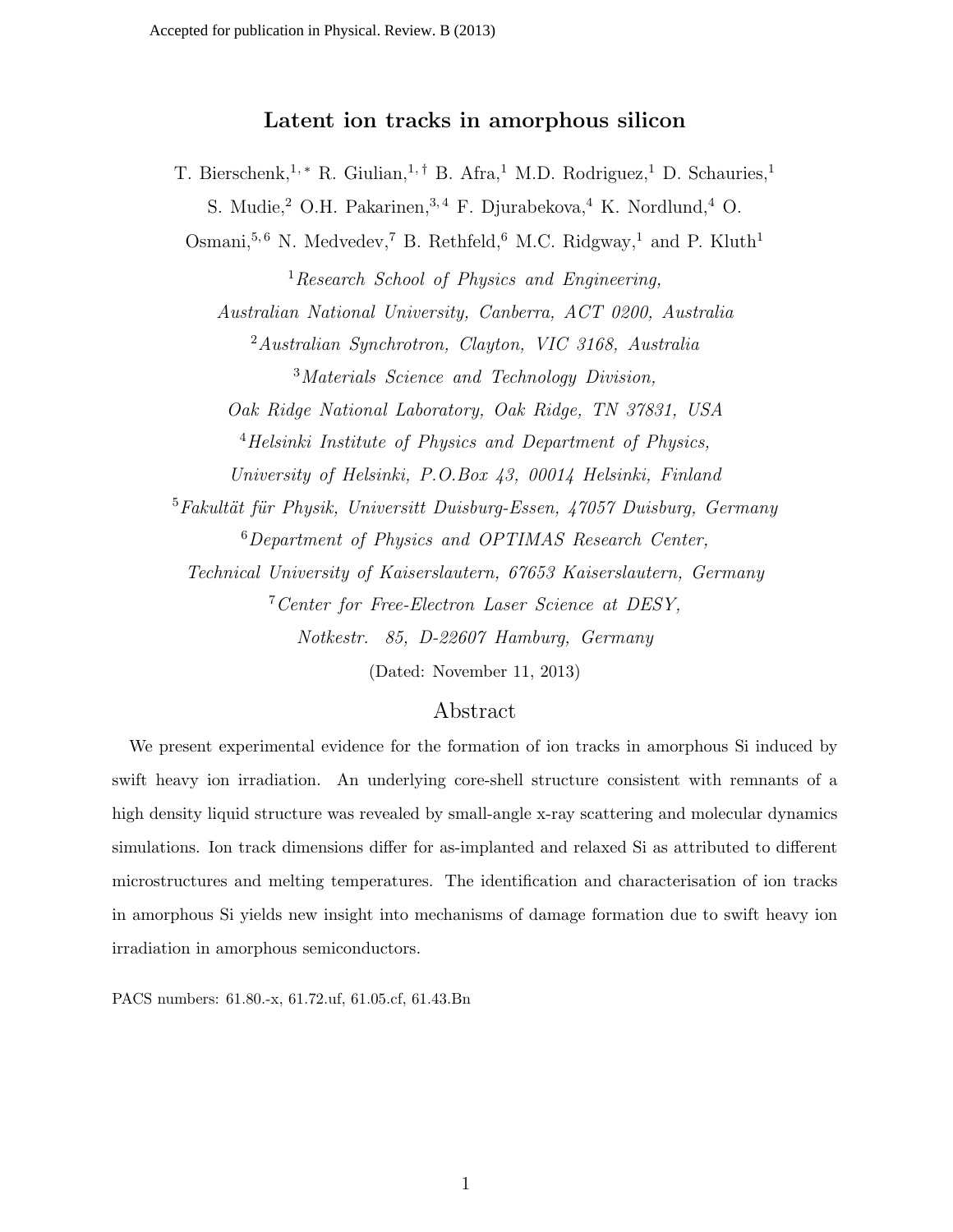## I. INTRODUCTION

Inelastic interactions of projectile ions and target electrons dominate the energy loss for swift heavy ions (SHIs) and result in intense electronic excitation which can produce a narrow region of permanent damage along the ion trajectory, a so called ion track. The later stages of ion track formation, after the initial electronic excitation, are well described by a thermal spike mechanism<sup>1,2</sup>. Within this formalism, the material specific electron-phonon coupling governs the transfer of the deposited energy to the target atoms which induces a local increase in the lattice temperature. For sufficiently high electronic energy deposition, the melting temperature of the substrate can be exceeded and a molten zone is formed along the ion trajectory. After rapid re-solidification, a defective cylindrical region of high aspect ratio, an ion track, remains.

Ion track formation in amorphous semiconductors has long been postulated. Hedler  $et\ al.<sup>3,4</sup>$  invoked ion track formation in amorphous Si (a-Si) in support of their claim for liquid Si polymorphism, specifically the existence of a low-density liquid (LDL) Si phase in addition to the well known high-density liquid (HDL) Si phase. Re-solidification of LDL Si to low-density amorphous (LDA) Si then represents a glass transition for elemental Si. Under SHI irradiation, LDA Si was observed to deform plastically<sup>3</sup> as consistent with the ion hammering mechanism and attributed to ion track formation. Indirect evidence of ion track formation in a-Si has thus been reported. Crystalline Si (c-Si), however, is much less susceptible to radiation damage from SHIs and requires much higher values of electronic energy deposition  $S_e$  for damage formation. Ion track formation, for example, was only reported for irradiation with fullerene molecular ions with a threshold of  $S_e = 37 \,\text{keV/nm}^{5-7}$ whereas no signature of ion tracks was observed for irradiations with single SHIs. Mixing experiments of a Ni-Si interface under irradiation<sup>8</sup> with single SHIs suggest that melting does occur in c-Si for lower values of  $S_e$ . The molten ion track, however, appears to fully recrystallise upon cooling indicating that melting cannot be the only criterion for ion track formation in c-Si. Ion track formation in polycrystalline Si has been reported by Furuno et al.<sup>9</sup>, however, the irradiation was performed on 5 nm thin evaporated layers and the nature of the ion tracks was not determined.

While Hedler *et al.*<sup>3,4</sup> postulated an ion track radius of  $\approx$  3 nm in a-Si at 14.6 keV/nm (their experimentally-determined threshold for plastic deformation), experimental verifica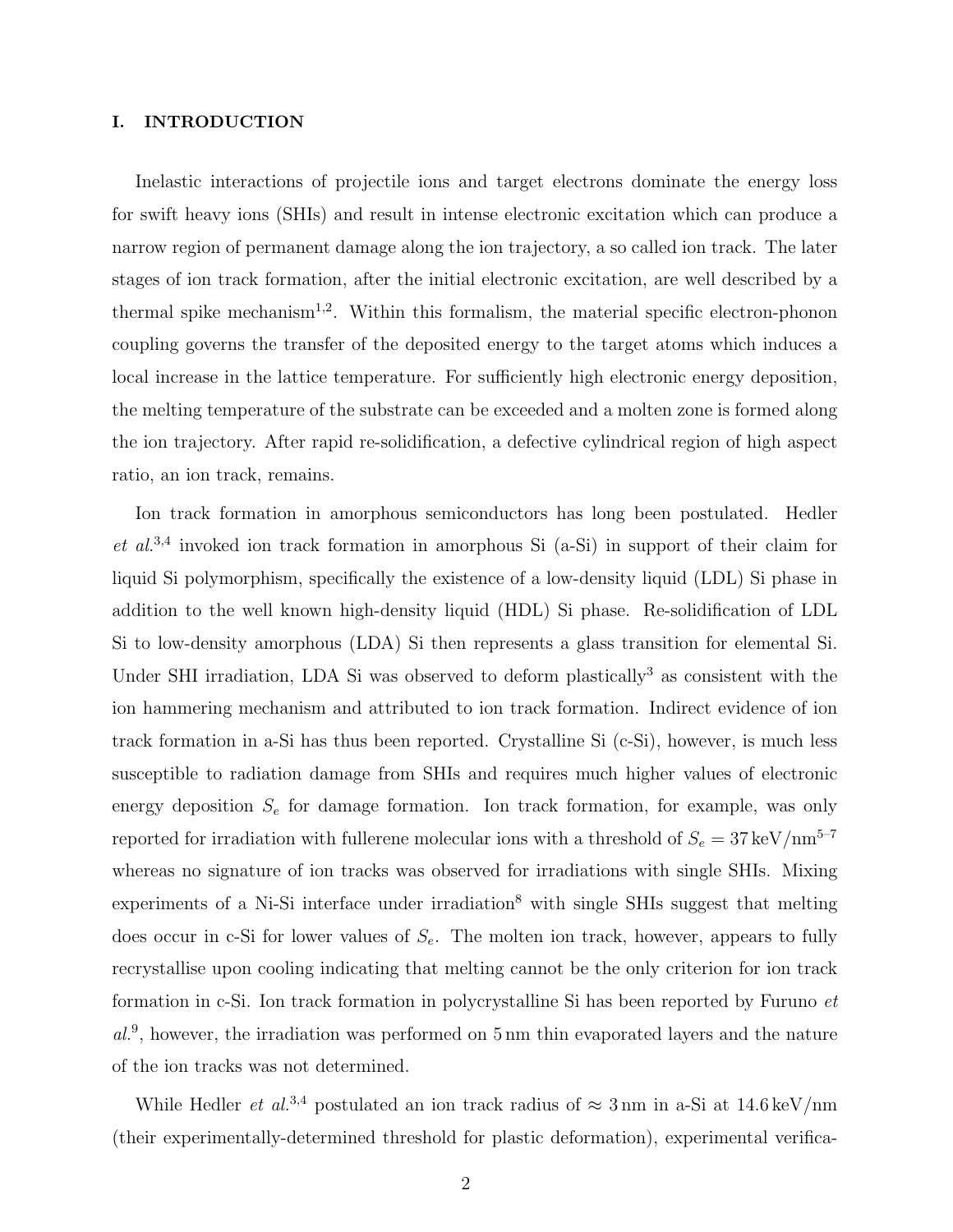tion of ion track formation in a-Si has been lacking due to the difficulties in detection caused by the lack of contrast between the amorphous ion track and the surrounding amorphous matrix. We have recently identified and characterised ion tracks in amorphous metals<sup>10</sup>, silica  $(a-SiO_2)^{11,12}$ , and Ge  $(a-Ge)^{13}$  by utilising synchrotron based small-angle x-ray scattering (SAXS). In the present study we provide direct and definitive experimental evidence for ion tracks in a-Si by combining SAXS with molecular dynamics (MD) simulations. Our theoretical approach uses Monte Carlo two-temperature model (MC-TTM) calculations as input for the MD simulations yielding a full atomistic model of ion track formation without the need to assume melting as a criterion. The results reveal an underlying core-shell morphology and suggest, overall, that an ion track in a-Si is of greater density than the unirradiated matrix.

#### II. EXPERIMENTAL DETAILS

A 1.4  $\mu$ m thin surface layer of bulk c-Si(100) was rendered amorphous by ion implantation of Ge ions at multiple energies between 80 and 1450 keV. With an average Ge concentration of  $1.7 \times 10^{19}$  cm<sup>-3</sup>, compositional changes due to the Ge implantation can be neglected. To investigate the difference in ion track formation between as-implanted and relaxed a-Si, selected samples were annealed at  $450\degree C$  for  $30\text{ min}$ . Annealing at this temperature yields a reduction of point defects and dangling bonds (relaxation) but not recrystallisation<sup>14</sup>.

The samples were irradiated with Au ions at 89 and 185 MeV at the ANU Heavy-Ion Accelerator Facility. Irradiation was performed at room temperature under normal incidence with fluences ranging from  $6 \times 10^{10}$  ions/cm<sup>2</sup> to  $5 \times 10^{11}$  ions/cm<sup>2</sup>. The electronic energy deposition in a-Si, as calculated using SRIM 2008<sup>15</sup>, is listed in table I. The variation of  $S_e$ over the thin layer was  $\lesssim 3\%$ .

SAXS measurements were performed at the SAXS/ WAXS beamline of the Australian Synchrotron using camera lengths between 968 and 7327 mm and an x-ray energy of 12 keV. Before the measurements, the majority of the c-Si substrate was removed by mechanically polishing to a thickness of  $\approx 25 \mu m$  to reduce parasitic x-ray scattering from the substrate. Under the given irradiation conditions, no ion tracks were observed in a c-Si sample without pre-amorphisation (not shown) consistent with reported threshold values of  $S_e$  required for ion track formation in this phase<sup>6,8</sup>. No ion tracks were thus present in the c-Si substrate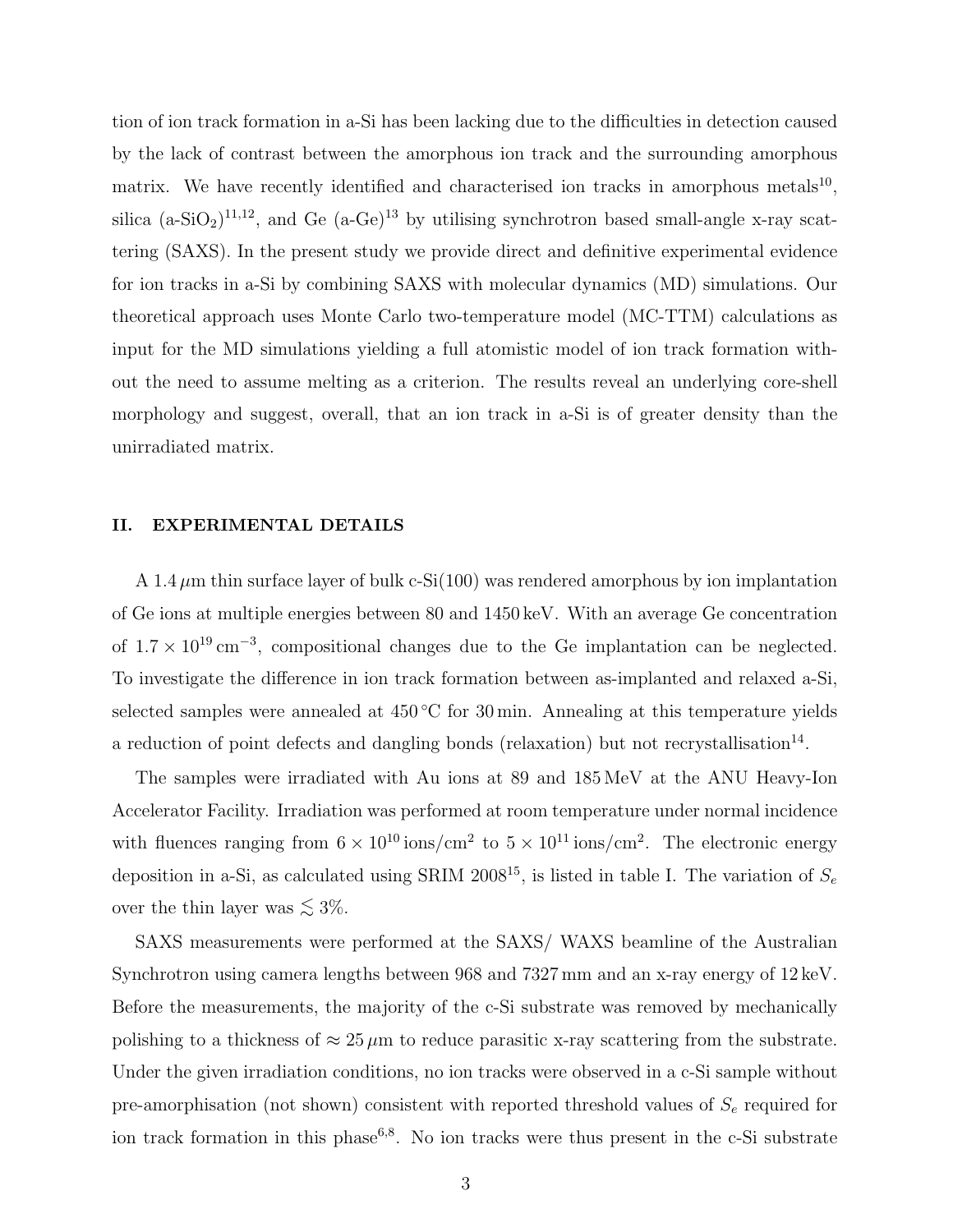beneath the a-Si layer. Measurements were performed either with the sample surface aligned normal to the x-ray beam, i.e. parallel to the ion tracks, or under an angle of 10°. SAXS



FIG. 1. Scattering images for ion tracks aligned (a) and tilted (b) with respect to the incoming x-ray beam.

images for these geometries are shown in Fig.  $1(a)$  and  $(b)$ , respectively. The straight lines in Fig. 1(a) and the short dashes in Fig. 1(b), which can also be observed in unirradiated samples, indicate parasitic scattering unrelated to ion tracks. When the sample surface is aligned perpendicular to the x-ray beam, isotropic scattering can be observed as shown in Fig. 1(a) which is consistent with ion tracks aligned normal to the sample surface. In Fig. 1 (b) narrow curved streaks are apparent in the image reflecting the high aspect ratio of the ion tracks (several nanometres in width but micrometers in length)<sup>11</sup> when the sample is tilted. The isotropic scattering and the anisotropic streaks contain identical information on the radial ion track dimensions. The width of the streaks in Fig. 1(b) at a given angle is related to the length of the ion tracks but also depends on stresses in the sample as well as deviations from a perfectly parallel alignment of ion tracks. Discontinuous ion tracks with individual fragment lengths up to 50 times the ion track diameter would cause a drastic broadening of the streaks under the given angle. No significant broadening of the streaks was observed for all samples used in this work from which we conclude ion track fragmentation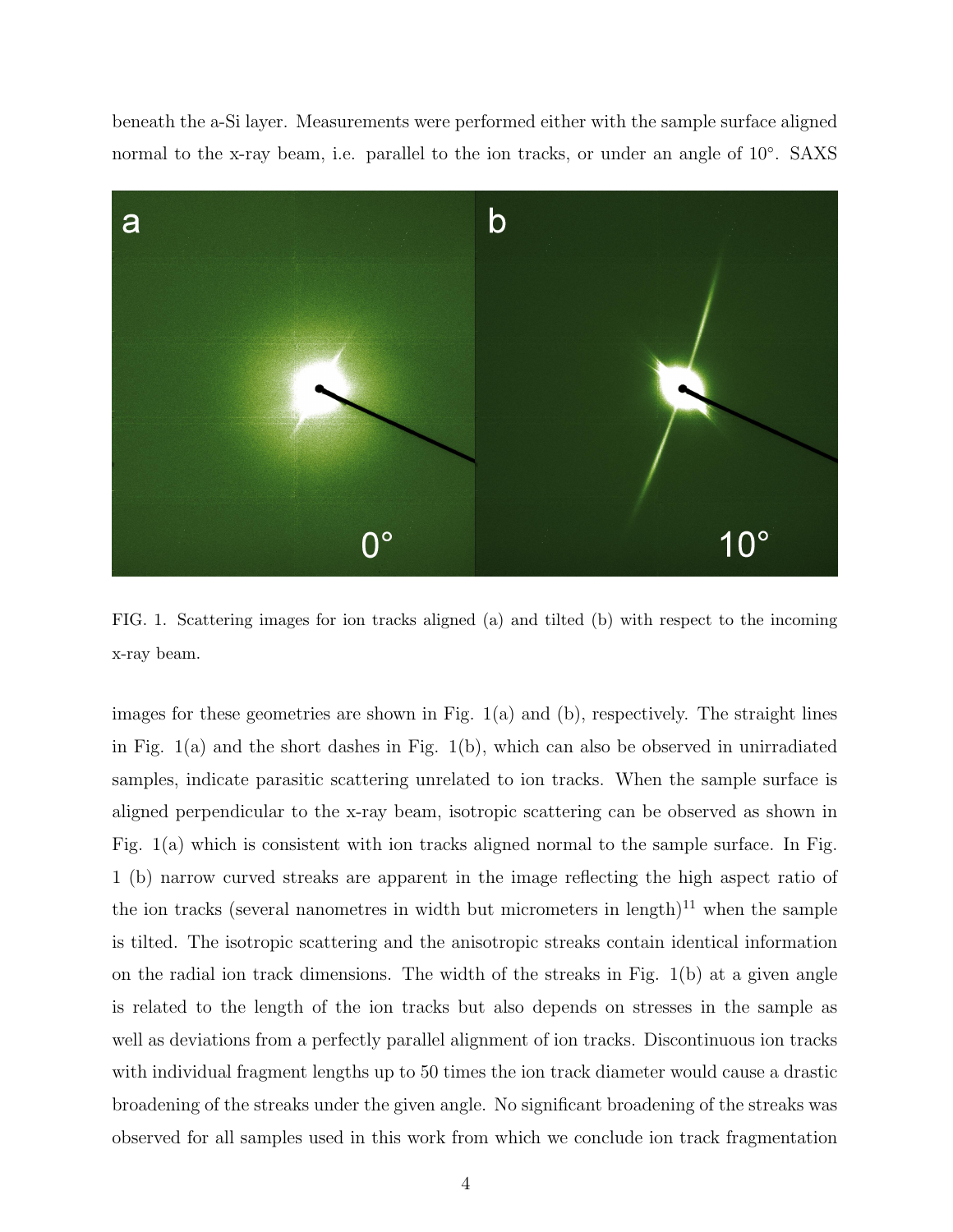| $\mu$ and $\sigma$ and $\sigma$ are beam and $\sigma$ are about $\sigma$ and $\sigma$ $\mu$ and $\sigma$ and $\sigma$ and $\sigma$ and $\sigma$ and $\sigma$ and $\sigma$ and $\sigma$ are above $\sigma$ and $\sigma$ and $\sigma$ are above $\sigma$ and $\sigma$ and $\sigma$ are above $\sigma$ and $\sigma$ |           |                |               |               |               |                  |
|------------------------------------------------------------------------------------------------------------------------------------------------------------------------------------------------------------------------------------------------------------------------------------------------------------------|-----------|----------------|---------------|---------------|---------------|------------------|
| a-Si                                                                                                                                                                                                                                                                                                             | $E$ [MeV] | $S_e$ [keV/nm] | $R_c$ [nm]    | $T_s$ [nm]    | $R$  nm       | $\rho_s/\rho_c$  |
| as-implanted                                                                                                                                                                                                                                                                                                     | 89        | $10.6 \pm 0.4$ | $2.3 \pm 0.1$ | $5.0 \pm 0.3$ | $7.3 \pm 0.4$ | $-0.07 \pm 0.02$ |
|                                                                                                                                                                                                                                                                                                                  | 185       | $15.6 \pm 0.2$ | $2.5 \pm 0.1$ | $5.4 \pm 0.3$ | $7.9 \pm 0.4$ | $-0.06 \pm 0.02$ |
| relaxed                                                                                                                                                                                                                                                                                                          | 185       | $15.6 \pm 0.2$ | $1.8 \pm 0.1$ | $3.7 \pm 0.3$ | $5.5 \pm 0.3$ | $-0.07 \pm 0.02$ |

TABLE I. Irradiation conditions and results from the SAXS analysis. The electronic energy deposition,  $S_e$ , was calculated by the SRIM2008 code<sup>15</sup> and averaged over the 1.4  $\mu$ m thin a-Si layer (the error is the standard deviation of  $S<sub>e</sub>$  within the layer).

was not present.

#### III. RESULTS AND DISCUSSION

#### A. As-implanted a-Si

Scattering spectra of as-implanted a-Si irradiated with 185 MeV Au ions are depicted in Fig. 2. The scattering intensities shown in the spectra were extracted from the streaks of the scattering images (Fig. 1 (b)) by applying a narrow mask along the streaks, angularly integrating over areas of constant  $q$ -value within the mask and normalising to the width of the mask. The scattering intensity scales approximately with the irradiation fluence, i.e. the number of scattering objects, confirming the absence of interparticle scattering as expected from randomly distributed well separated ion tracks<sup>11</sup>. Fits (solid lines in Fig. 2), assuming a cylindrical core-shell structure for the ion tracks, are in excellent agreement with the measured SAXS spectra. The scattering amplitude for this geometry is given by<sup>12</sup>:

$$
f_1(q) = \frac{2\pi L \rho_c}{q} \left[ (1 - \frac{\rho_s}{\rho_c}) R_c J_1(R_c q) + \frac{\rho_s}{\rho_c} R J_1(Rq) \right]
$$
(1)

with the ion track length  $L$ , the scattering contrasts (density change) with respect to the matrix material  $\rho_c$  and  $\rho_s$  of core and shell, respectively, the total ion track radius  $R = R_c + T_s$ (with core radius  $R_c$  and shell thickness  $T_s$ ) and the first order Bessel function  $J_1$ . Similar to our previous studies<sup>12</sup>, a narrow Gaussian distribution of the radius (with a standard deviation of  $\langle 10\% \rangle$  was used to account for slight variations of the ion track radius and any deviation from the parallel alignment of the ion tracks. When averaged over different samples irradiated under the same conditions and measured in separate experiments, ion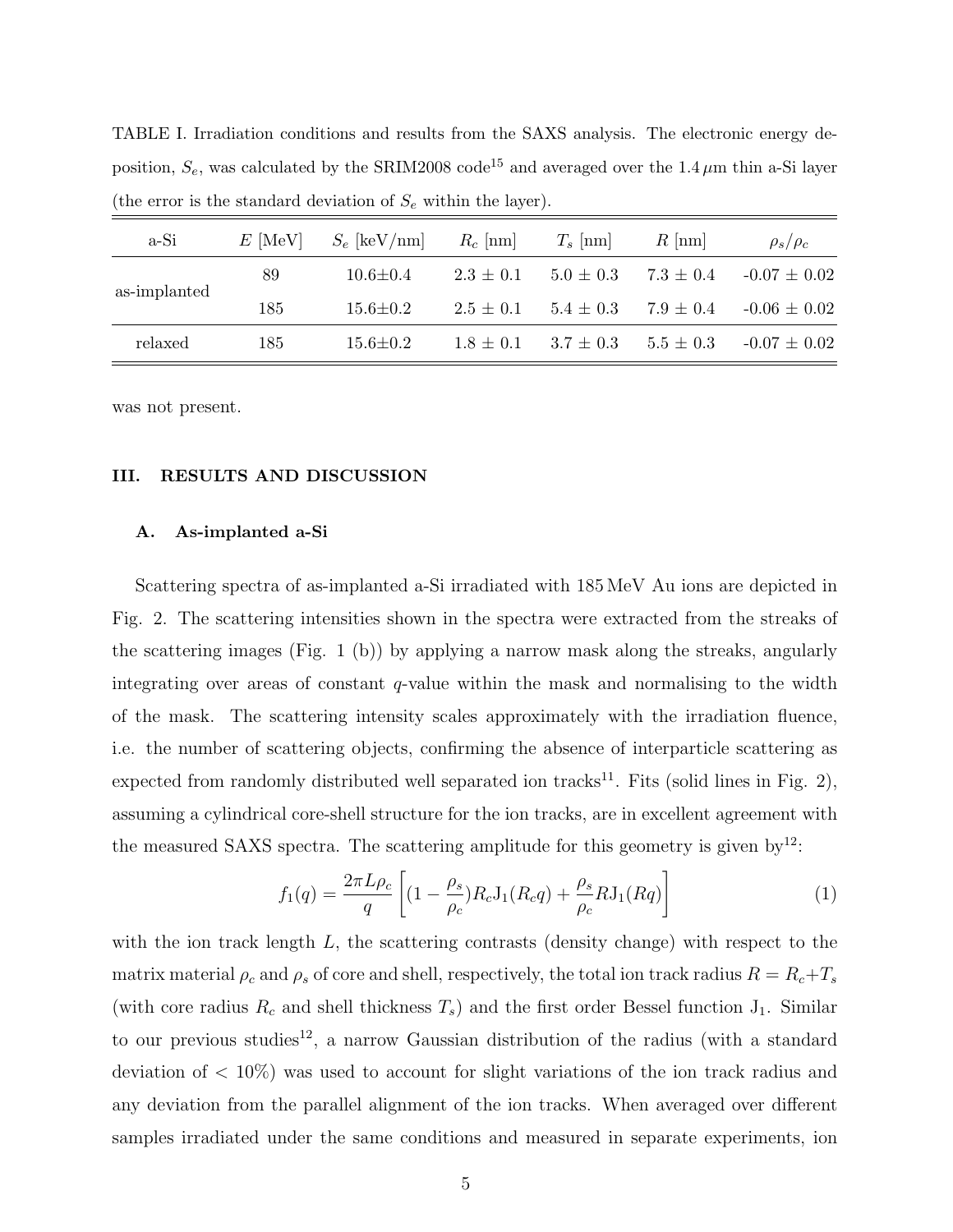

FIG. 2. SAXS spectra (background subtracted) of ion tracks in as-implanted a-Si irradiated with 185 MeV Au ions. Solid lines are fits using a cylindrical core-shell model (Eq. 1).

tracks in as-implanted a-Si show an overall radius of  $7.9 \pm 0.4$  nm comprised of a  $2.5 \pm 0.1$  nm core radius and  $5.4 \pm 0.3$  nm shell thickness (see Tab. I). Based on the ratio of the relative scattering contrast of core and shell  $\frac{\rho_s}{\rho_c} = -0.07 \pm 0.02$ , the density change for the core compared to the surrounding a-Si matrix is approximately 15 times larger than for the shell. As a consequence of the negative sign of  $\frac{\rho_s}{\rho_c}$  either core or shell must be over-dense and its counterpart under-dense with respect to the a-Si matrix. The radial density of the ion tracks, based on the fit parameters, is shown in the inset of Fig. 3. We note that the core is the dominant feature of the ion track and its dimensions are in good agreement with the 3 nm ion track radius predicted from the ion hammering experiments for similar  $S_e$  values<sup>3</sup>. To validate our use for a core-shell model, a comparison with a simple cylinder model with a constant density was performed. The scattering amplitude of a simple cylinder is given  $by<sup>16</sup>$ 

$$
f_2(q) = \frac{2\pi LR \rho_0}{q} J_1(Rq),
$$
\n(2)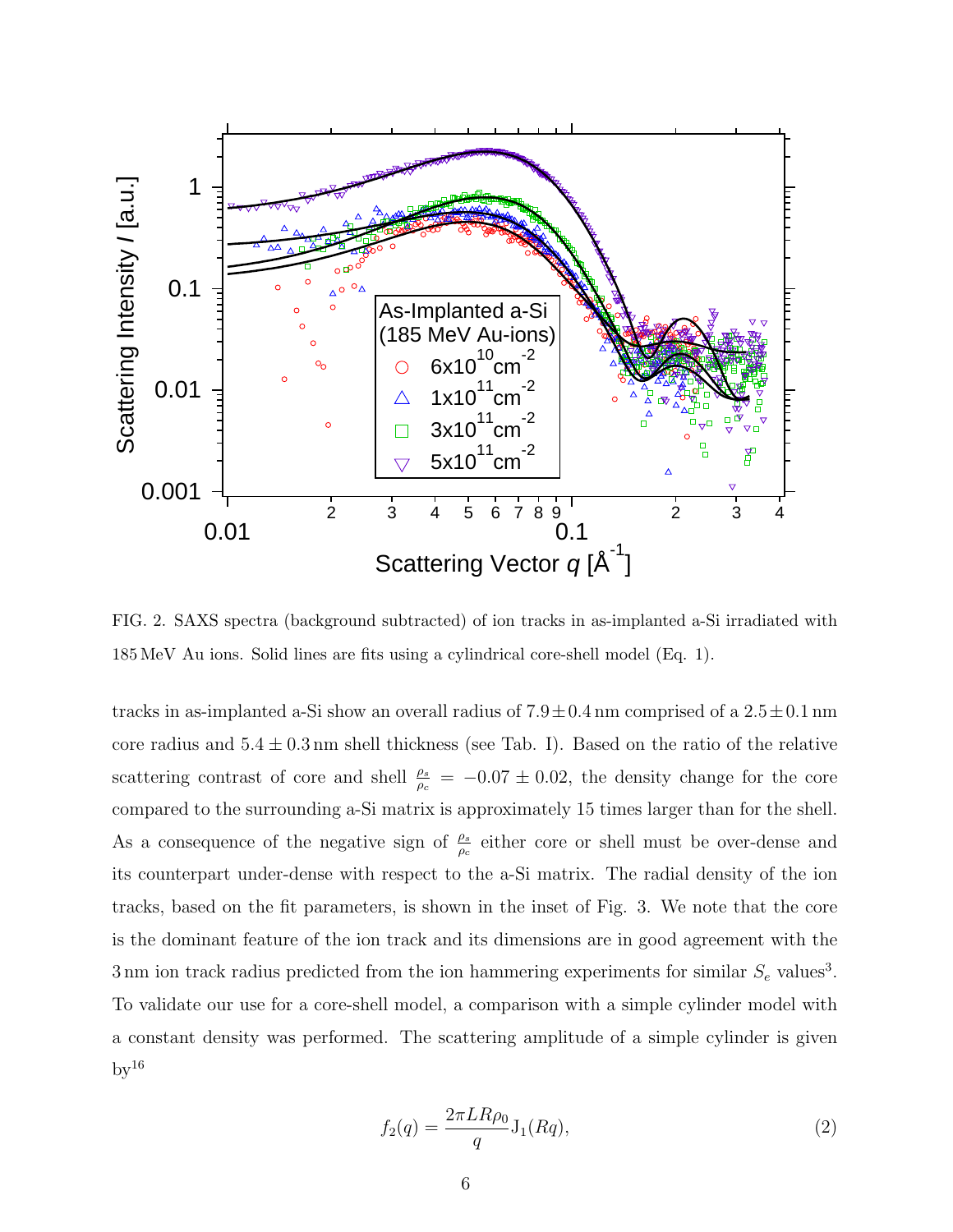

FIG. 3. Comparison of simple (dashed line, Eq. 2) and core-shell (solid line, Eq. 1) cylinder models in case of as-implanted a-Si irradiated with  $185 \text{ MeV}$  Au ions  $(1 \times 10^{11} \text{ ions/cm}^2)$ . The inset shows the magnitude of the model radial density distribution function  $|\rho|$ , scaled to the fit parameters for both models.  $|\rho| = 1$  represents the density of the surrounding a-Si matrix.

where R is the ion track radius and  $\rho_0$  the density contrast. Fits of both model functions, the core-shell (Eq. 1) and the simple cylinder (Eq. 2), are compared in Fig. 3 with the inset showing the radial density distribution for the two models scaled according to the fit parameters. The dimension of the ion track in the simple cylinder model is in good agreement with the core dimensions of the core-shell model. In contrast to the core-shell model however, the simple cylinder model cannot reproduce the low scattering intensity for  $q \lesssim 0.04 \text{ Å}^{-1}$  demonstrating the core-shell model is the most appropriate of the two.

Ion tracks in as-implanted a-Si were also observed for irradiation with 89 MeV Au ions (see Fig. 4). At the lower irradiation energy, a core-shell structure is retained but the radius is slightly reduced as consistent with the reduced electronic energy deposition (10.6 keV/nm) at 89 MeV. An accurate extrapolation to a threshold of  $S_e$  for ion track formation in a-Si requires a larger data set given the non-linear relationship between ion track radii and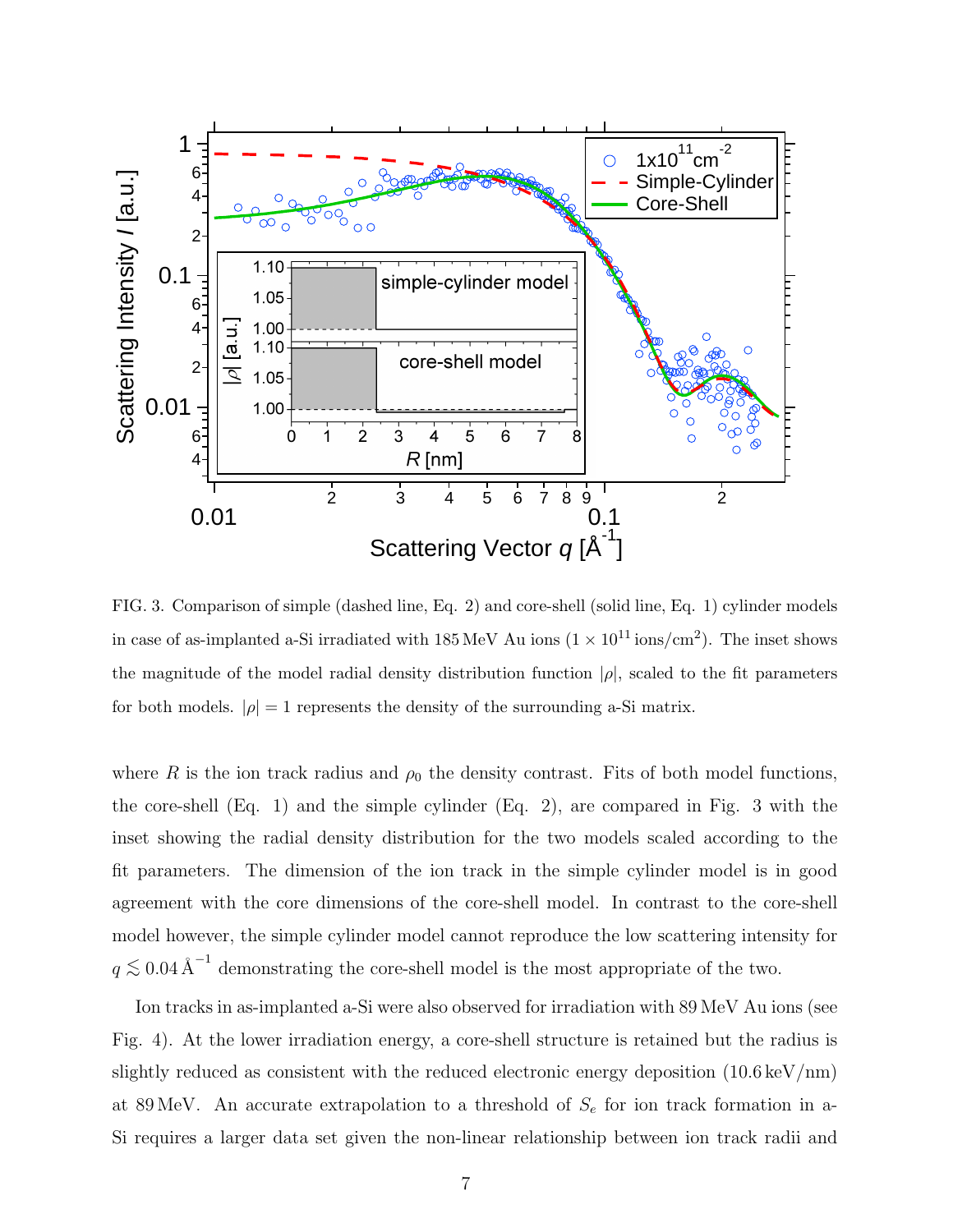electronic energy deposition demonstrated in other materials e.g.  $a-SiO_2^{12}$ . None the less, the value of 10.6 keV/nm represents an upper limit for the threshold of  $S_e$  and is less than that reported for ion hammering and plastic deformation<sup>3</sup>. This suggests ion track formation may not be the only process operative during ion hammering.



FIG. 4. Comparison of SAXS spectra of as-implanted a-Si irradiated at 185 MeV and 89 MeV (both  $1 \times 10^{11}$  ions/cm<sup>2</sup>) and relaxed a-Si irradiated at  $185 \text{ MeV}$   $(3 \times 10^{11} \text{ ions/cm}^2)$ . Solid lines are fits using a core-shell model. Spectra are offset for clarity.

#### B. Relaxed a-Si

The core-shell structure can also be observed for ion tracks in relaxed a-Si with an ion track radius  $\approx 30\%$  less than in as-implanted material (see Fig. 4 and table I). Ion implanted a-Si in a relaxed state has no measurable difference in mass density to as-implanted a-Si,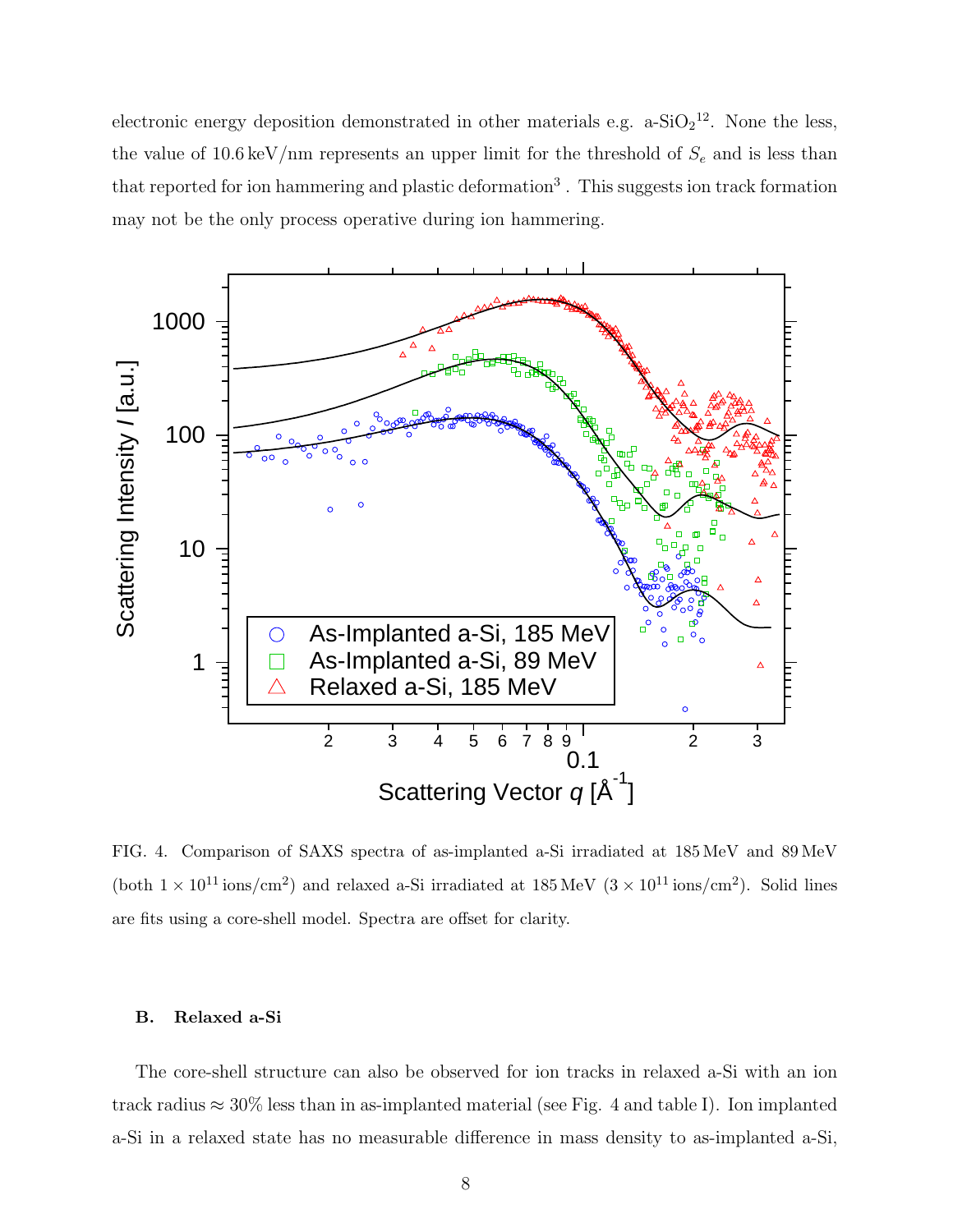however, during relaxation short range ordering occurs where defects and dangling bonds are reduced in number and the material moves structurally closer to an ideal continuous random network<sup>14,17,18</sup>. In addition to structural differences, relaxation yields a  $\approx 150 \,\mathrm{K}$ increase in melting temperature relative to that of as-implanted  $a-Si^{19,20}$ . If the measured ion track diameter is representative of the maximum width of the molten zone along the ion trajectory, the increase in melting temperature for relaxed a-Si necessarily yields a decrease in ion track diameter. Though the width of the molten cylinders in as-implanted and relaxed a-Si are of different diameter, we anticipate the mechanism for ion track formation in the these two, subtly different forms of a-Si to be the same.



FIG. 5. Ion track density profiles of MD simulation (five point average, 200 ps after energy deposition) and SAXS measurements (185 MeV Au). The inset shows the time evolution of the radial MD temperature profile (kinetic energy in units of K). The dotted lines indicate the melting temperature of as-implanted and relaxed a-Si19,20 and the corresponding radius of the temperature profile.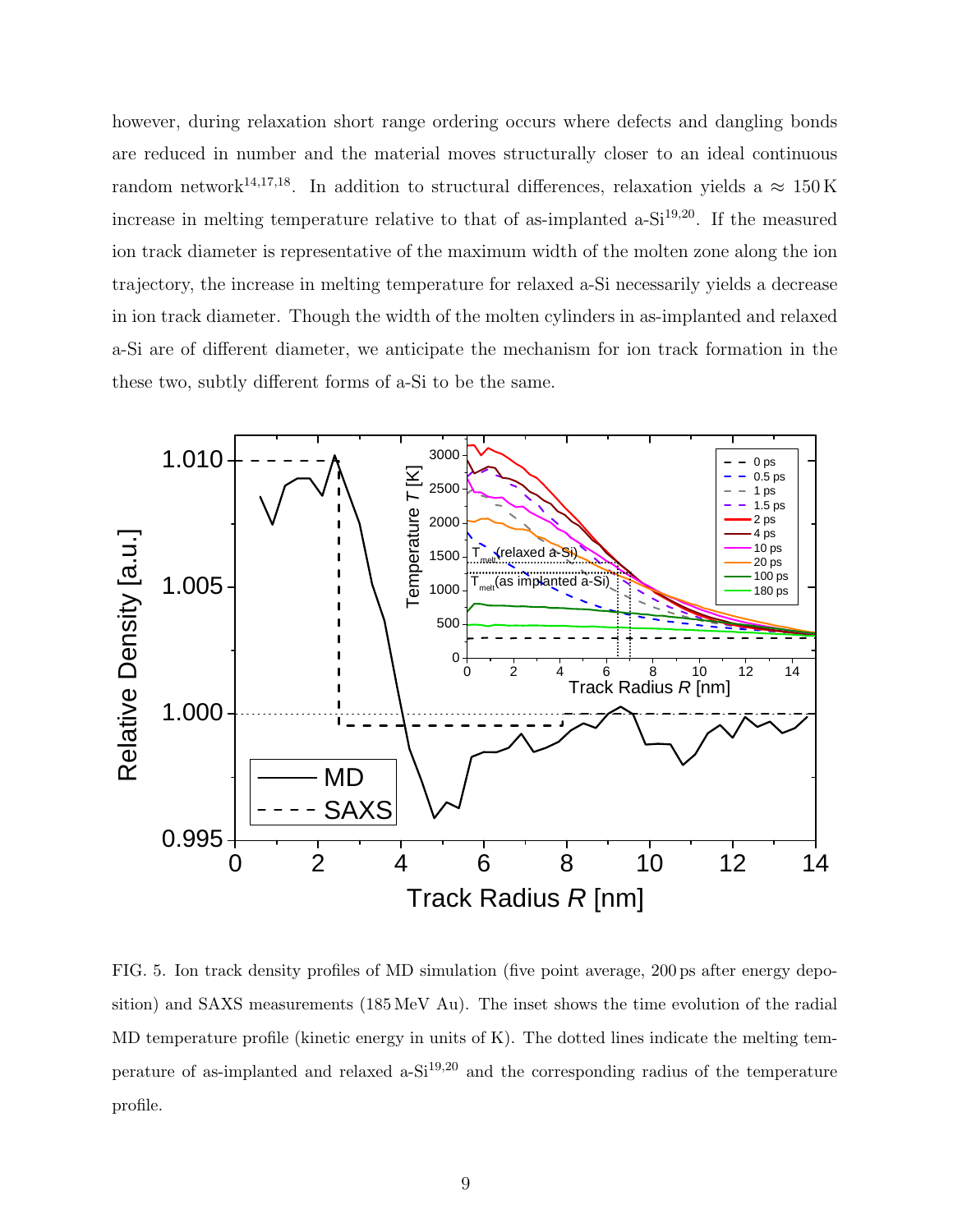## IV. MD SIMULATIONS

The scattering intensity measured with SAXS is proportional to the square of the scattering amplitude and, thus, the magnitude but not the sign of the density profile is accessible. Thus both scenarios, an under-dense core with an over-dense shell and vice versa, must be considered. Further insight into the radial density distribution was obtained by performing MD simulations using the PARCAS code<sup>21</sup> and Tersoff III potential<sup>22</sup> which produces a reasonable description of the solid-liquid-solid phase transformations in a-Si. The initial a-Si was created from c-Si using the well established WWW approach<sup>23</sup> in a cell of dimensions  $29.5 \times 29.5 \times 19.3$  nm<sup>3</sup>. MC-TTM calculations describing the time-dependent energy transfer between the electronic and lattice subsystems were used as input for the MD simulations. The energy deposition that was previously used for  $a-Ge^{13}$  was scaled according to the different electronic energy deposition in Ge and Si of 22 and 15.6 keV/nm, respectively, as obtained by SRIM2008<sup>15</sup>, leading to an energy of  $6.02 \,\text{keV/nm}$  deposited in the MD cell. To mimic heat conduction further into the surrounding cooler material, 0.5 nm thick boundary regions in x and y directions were maintained at  $300\,\mathrm{K}$  by Berendsen temperature control<sup>24</sup>. Immediately after deposition, there is a rapid non-equilibrium expansion leading to a wide region of more than 9 nm in diameter of somewhat under-dense Si. At 3 to 5 ps, a phase transition to over-dense Si occurs with a density about 3% higher than the unirradiated material. This agrees well with the measured phase transition time delay of about 5 ps reported by M. Beye et  $al^{25}$ . The cooling stage that follows lowers the density difference continuously to about  $1\%$  in about 50 ps and defines the outer radius of the under-dense region more sharply during the remaining 150 ps of simulation time.

The MD result for the radial density distribution across the ion track at a thermally stable state 200 ps after the initial energy deposition is shown in Fig. 5. With a relative density of one corresponding to that of the initial a-Si cell, a distinct core-shell structure with an over-dense core extending to  $\approx 4 \text{ nm}$  and a slightly under-dense shell extending to  $\approx 9 \,\text{nm}$  is clear. The radial density distribution derived from the SAXS measurements is also included in Fig. 5 and qualitative agreement with the MD simulation is readily apparent. In contrast, the use of the Stillinger-Weber potential<sup>26</sup> in the MD simulations led to a more pronounced core-shell structure as attributed to the less realistic description of the phase transitions.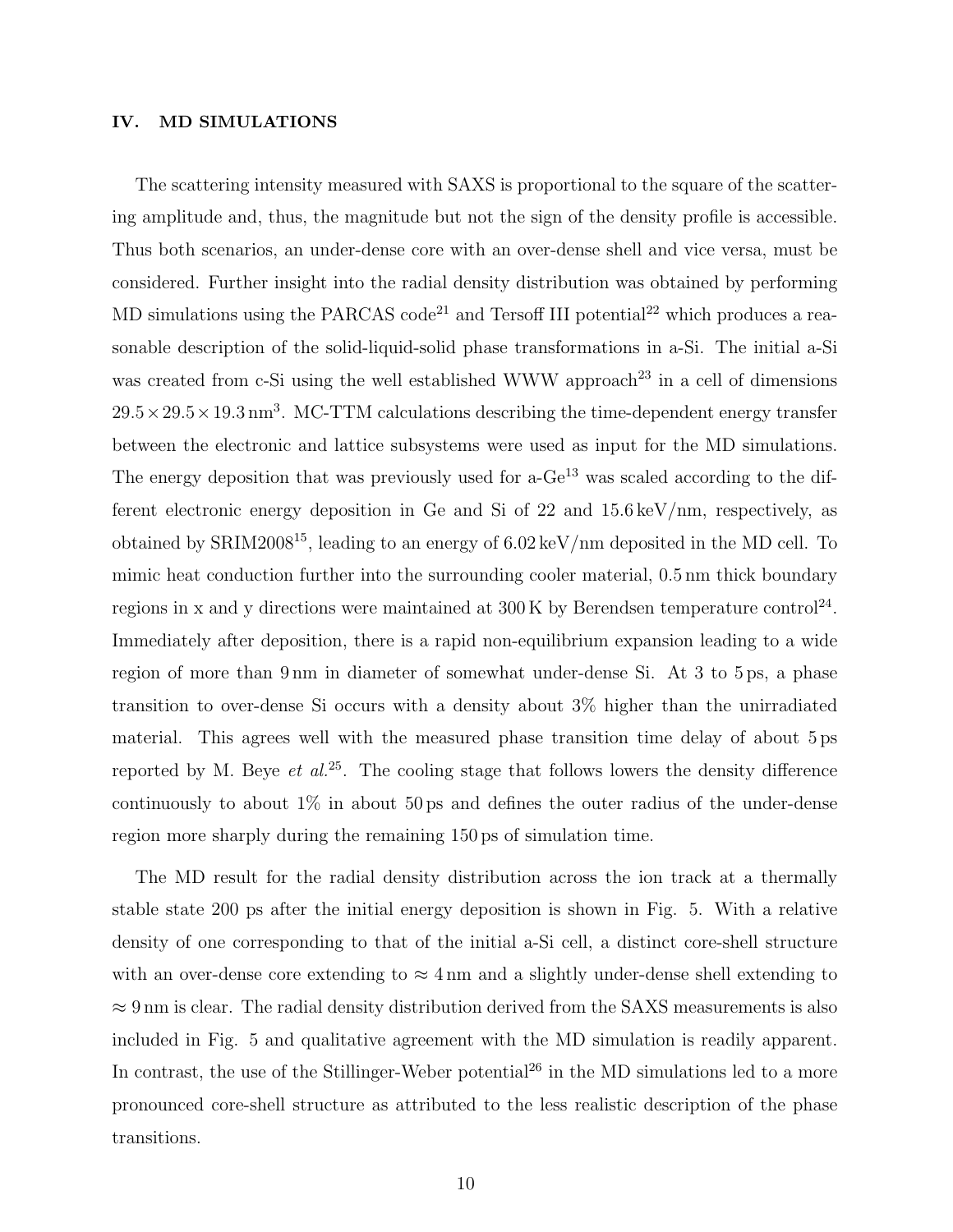The inset of Fig. 5 shows the radial MD temperature profile. Assuming only the melting criterion, the ion track radius for the different melting temperatures of as-implanted and relaxed a-Si<sup>19,20</sup> can be estimated to  $\approx 8\%$ . The observed 30% change is thus a likely consequence of microstructural differences in addition to differences in only the melting temperature.

Given the volumes of core and shell and their relative densities, the ion track as a whole is of greater density than the unirradiated matrix. We suggest the over-dense ion track core could conceivably contain frozen-in structural remnants of the molten HDL Si phase, potentially in the form of the pressure induced high-density amorphous (HDA) Si phase reported by McMillan<sup>27</sup>. The rapid cooling rate associated with re-solidification of an ion track may well be sufficient to quench in metastable HDA Si. Alternatively, SAXS determinations of core-shell structures for ion tracks in a- $SiO<sub>2</sub><sup>12</sup>$  or a-Ge<sup>13</sup> were consistent with an underdense core and over-dense shell as attributed to radially outward material flow<sup>13,28</sup>. While the SAXS experiment cannot unambiguously establish the sign of the density of core and shell, the MD simulations support the notion of ion tracks in a-Si consisting of an over-dense core and under-dense shell.

At first glance, the results presented above could be perceived as contradictory to the well-known Trinkaus model<sup>29,30</sup> given frozen-in structural remnants of HDL Si should yield a negative relaxation strain and negative deformation yield, the latter not consistent with experimental measurements of this parameter<sup>3</sup>. However, it is important to note that our low-fluence  $(< 5 \times 10^{11} \text{ ions/cm}^2)$  experiments were designed to minimise ion track overlap. In contrast, a measurable deformation yield requires an incubation fluence<sup>31</sup> of  $\approx 1 \times 10^{12}$  ions/cm<sup>2</sup> and is commonly characterised in the fluence range  $(1 - 10) \times 10^{14}$  ions/cm<sup>2</sup> where incoming ions are incident on material already subjected to hundreds or thousands of ion impacts<sup>3</sup>. As a consequence, the material is overall modified at the onset of deformation conceivably compacted taking into account the net densification in a single ion track. Thus, further irradiation cannot necessarily be expected to yield further compaction. This is consistent with SHI irradiation induced density fluctuations in  $SiO<sub>2</sub>$ that reach a steady state when the material is fully covered by ion tracks $32$ .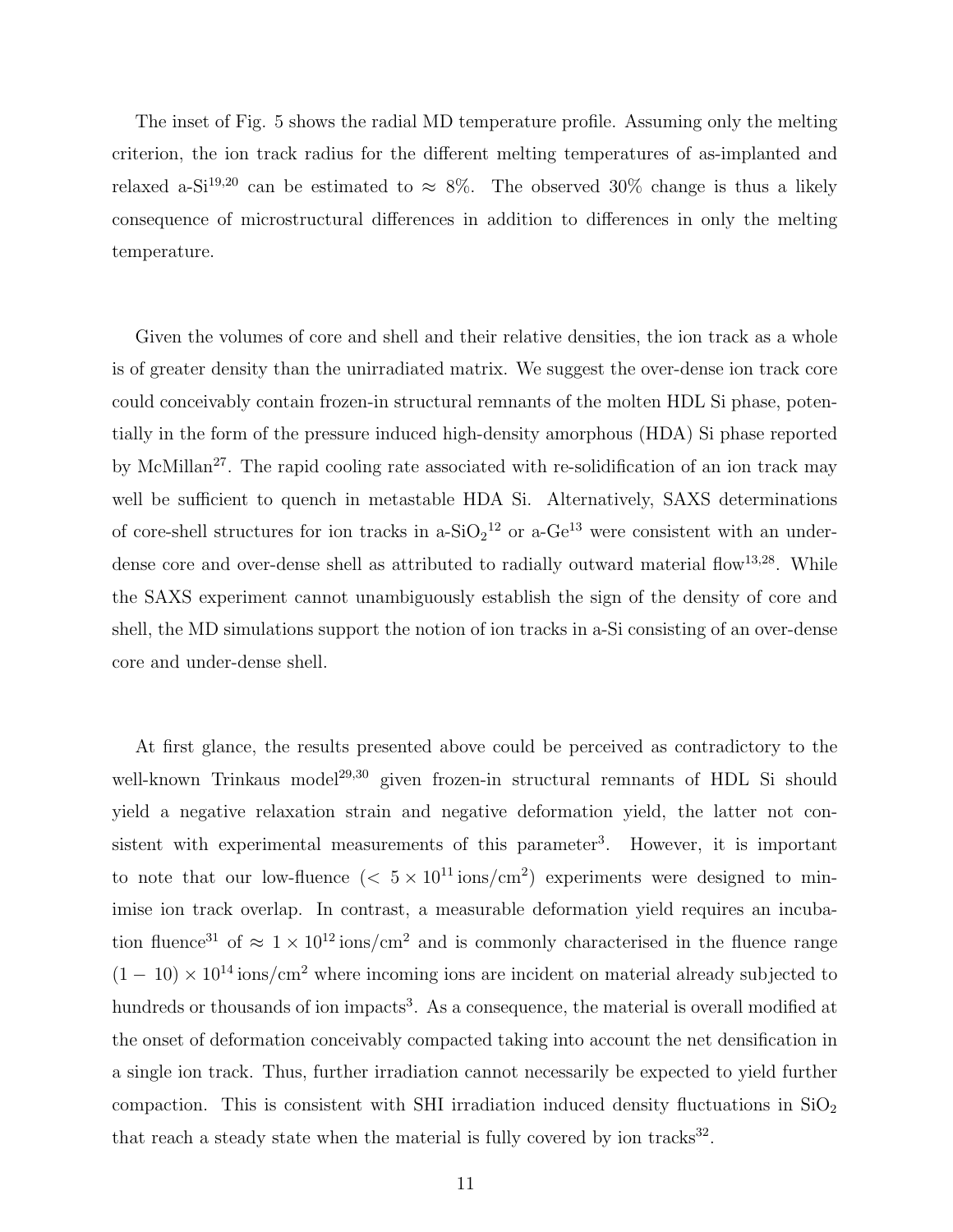## V. CONCLUSIONS

In conclusion, experimental evidence for ion track formation following swift heavy ion irradiation of a-Si has been presented. SAXS measurements revealed an underlying coreshell structure in the radial density distribution. MD simulations support the supposition of an over-dense core and slightly under-dense shell compared with the unirradiated a-Si matrix consistent with frozen in structural remnants of the high-density liquid phase. The formation of ion tracks was observed in as-implanted a-Si at an electronic energy deposition as low as  $10.6 \,\mathrm{keV/nm}$  which thus represents an upper limit for the threshold of  $S_e$  required for ion track formation. Differences in the ion track dimensions between relaxed and asimplanted a-Si have been related to microstructural differences and the increased melting temperature of the former. The observed density fluctuations at the nanoscale in ion tracks in a-Si bring new insights into the early stage of damage formation under high electronic energy deposition and may provide a pathway to stabilise high-density amorphous Si at ambient temperature and pressure.

#### ACKNOWLEDGMENTS

The authors acknowledge the Australian Research Council, the Australian Synchrotron, the IT Center for Science CSC Finland, the supercomputer centre NERSC which is supported by the Office of Science of the U.S. Department of Energy, and the Deutsche Forschungsgemeinschaft for financial support. OHP is supported by the U.S. Department of Energy, Basic Energy Sciences, Materials Science and Engineering Division. Part of the research was undertaken at the SAXS/WAXS beamline of the Australian Synchrotron, Victoria, Australia, the Canberra node of the Australian National Fabrication Facility and the ANU Heavy-Ion Accelerator Facility (HIAF). We thank the ANU HIAF staff for technical support.

<sup>∗</sup> thomas.bierschenk@anu.edu.au

 $\dagger$  now at Instituto de Física, Universidade Federal do Rio Grande do Sul, C.P. 15051, 91500-970 Porto Alegre, Porto Alegre, Brasil

<sup>&</sup>lt;sup>1</sup> M. Toulemonde, C. Dufour, and E. Paumier, Phys. Rev. B  $46$ , 14362 (1992).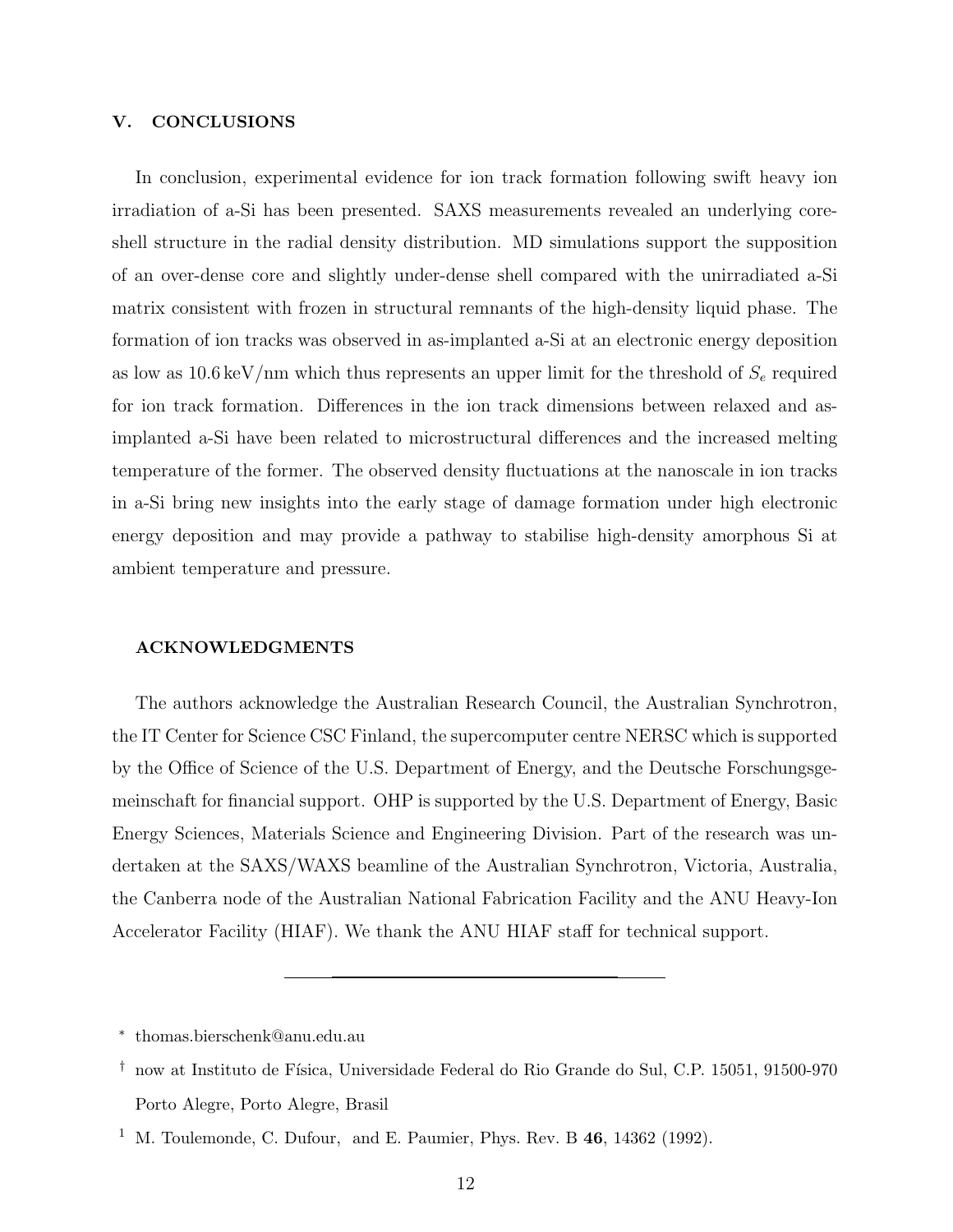- $^2$  I. M. Lifshits, M. I. Kaganov, and L. V. Tanatarov, J. Nucl. Eng. Part A 12, 69 (1960).
- $3$  A. Hedler, S. L. Klaumünzer, and W. Wesch, Nat. Mater. 3, 804 (2004).
- $4$  A. Hedler, S. Klaumünzer, and W. Wesch, Nucl. Instr. Meth. B 242, 85 (2006).
- <sup>5</sup> A. Dunlop, G. Jaskierowicz, and S. Della-Negra, Nucl. Instr. Meth. B 146, 302 (1998).
- <sup>6</sup> A. Kamarou, W. Wesch, E. Wendler, A. Undisz, and M. Rettenmayr, Phys. Rev. B 78, 054111 (2008).
- <sup>7</sup> B. Canut, N. Bonardi, S. Ramos, and S. Della-Negra, Nucl. Instr. Meth. B 146, 296 (1998).
- <sup>8</sup> A. Chettah, H. Kucal, Z. Wang, M. Kac, A. Meftah, and M. Toulemonde, Nucl. Instr. Meth. B 267, 2719 (2009).
- <sup>9</sup> S. Furuno, H. Otsu, K. Hojou, and K. Izui, Nucl. Instr. Meth. B  $107$ ,  $223$  (1996).
- <sup>10</sup> M. Rodrguez, B. Afra, C. Trautmann, M. Toulemonde, T. Bierschenk, J. Leslie, R. Giulian, N. Kirby, and P. Kluth, J. Non-Cryst. Solids 358, 571 (2012).
- <sup>11</sup> P. Kluth, C. Schnohr, D. Sprouster, A. Byrne, D. Cookson, and M. Ridgway, Nucl. Instr. Meth. B 266, 2994 (2008).
- <sup>12</sup> P. Kluth, C. S. Schnohr, O. H. Pakarinen, F. Djurabekova, D. J. Sprouster, R. Giulian, M. C. Ridgway, A. P. Byrne, C. Trautmann, D. J. Cookson, K. Nordlund, and M. Toulemonde, Phys. Rev. Lett. 101, 175503 (2008).
- <sup>13</sup> M. C. Ridgway, T. Bierschenk, R. Giulian, B. Afra, M. D. Rodriguez, L. L. Araujo, A. P. Byrne, N. Kirby, O. H. Pakarinen, F. Djurabekova, K. Nordlund, M. Schleberger, O. Osmani, N. Medvedev, B. Rethfeld, and P. Kluth, Phys. Rev. Lett. 110, 245502 (2013).
- <sup>14</sup> B. Haberl, A. C. Y. Liu, J. E. Bradby, S. Ruffell, J. S. Williams, and P. Munroe, Phys. Rev. B 79, 155209 (2009).
- <sup>15</sup> J. Ziegler, J. Biersack, and M. Ziegler, URL www. srim. org (1985).
- <sup>16</sup> B. Afra, M. Rodriguez, M. Lang, R. Ewing, N. Kirby, C. Trautmann, and P. Kluth, Nucl. Instr. Meth. B 286, 243 (2012).
- <sup>17</sup> J. S. Custer, M. O. Thompson, D. C. Jacobson, J. M. Poate, S. Roorda, W. C. Sinke, and F. Spaepen, Appl. Phys. Lett. 64, 437 (1994).
- <sup>18</sup> S. Roorda, W. C. Sinke, J. M. Poate, D. C. Jacobson, S. Dierker, B. S. Dennis, D. J. Eaglesham, F. Spaepen, and P. Fuoss, Phys. Rev. B 44, 3702 (1991).
- <sup>19</sup> M. G. Grimaldi, P. Baeri, M. A. Malvezzi, and C. Sirtori, Int. J. of Thermophys. 13, 141 (1992).